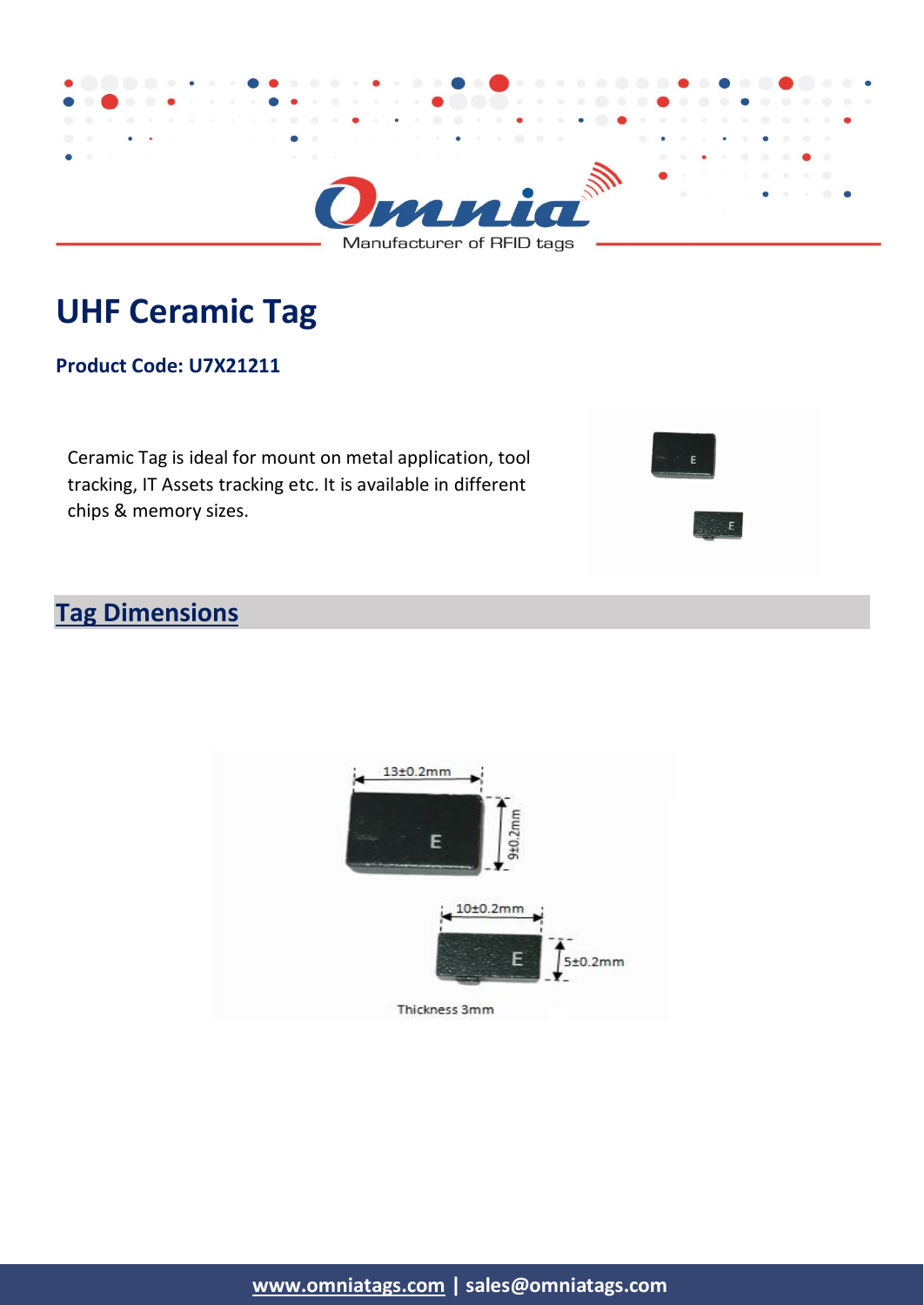| <b>Electrical Specifications</b>                           |                                       |  |                                       |  |  |
|------------------------------------------------------------|---------------------------------------|--|---------------------------------------|--|--|
| Air Interface Protocol                                     | ISO/IEC 18000-6C, EPC Global C1G2     |  |                                       |  |  |
| <b>Operational Frequency</b>                               | 865 - 868 MHz or 902 - 928 MHz        |  |                                       |  |  |
| Chip                                                       | Alien Higgs-3                         |  |                                       |  |  |
| <b>Memory Configuration</b>                                | EPC-96 bits, extendible to 480bits    |  |                                       |  |  |
|                                                            | TID - 96 bits unalterable unique      |  |                                       |  |  |
|                                                            | User memory $-512$ bits               |  |                                       |  |  |
|                                                            | Access password - 32 bits             |  |                                       |  |  |
|                                                            | Kill password $-32$ bits              |  |                                       |  |  |
| <b>Product Code</b>                                        | U7021211                              |  | U7121211                              |  |  |
| Read range                                                 | Up to 5.0 meter on Fixed Reader       |  | Up to 3.0 meter on Fixed Reader       |  |  |
| Operating temperature                                      | $-40^{\circ}$ C to $+140^{\circ}$ C   |  |                                       |  |  |
| Storage temperature                                        | -40 $^{\circ}$ C to +80 $^{\circ}$ C  |  |                                       |  |  |
| Ingress protection<br>rating                               | <b>IP68</b>                           |  |                                       |  |  |
| Attachment***                                              | Self Adhesive                         |  |                                       |  |  |
| Applicable surface                                         | Metal                                 |  |                                       |  |  |
| <b>Physical and Mechanical Specification</b>               |                                       |  |                                       |  |  |
| Dimensions**                                               | $13 \times 3.0 \times 9.0 \pm 0.2$ mm |  | $10 \times 3.0 \times 5.0 \pm 0.2$ mm |  |  |
| <b>Product Code</b>                                        | U7021211                              |  | U7121211                              |  |  |
| Weight                                                     | 2.0 <sub>g</sub>                      |  |                                       |  |  |
| Encasement                                                 | Ceramic                               |  |                                       |  |  |
| <b>Quality Assurance</b>                                   | 100% reader tested                    |  |                                       |  |  |
| <b>Chemical Resistance</b>                                 |                                       |  |                                       |  |  |
| Resistant to continuous exposure to salt water for 2 hours |                                       |  |                                       |  |  |
| Resistant to continuous exposure to motor oil for 2 hours  |                                       |  |                                       |  |  |
| Additionally, abrasion resistant against HCL and IPA       |                                       |  |                                       |  |  |